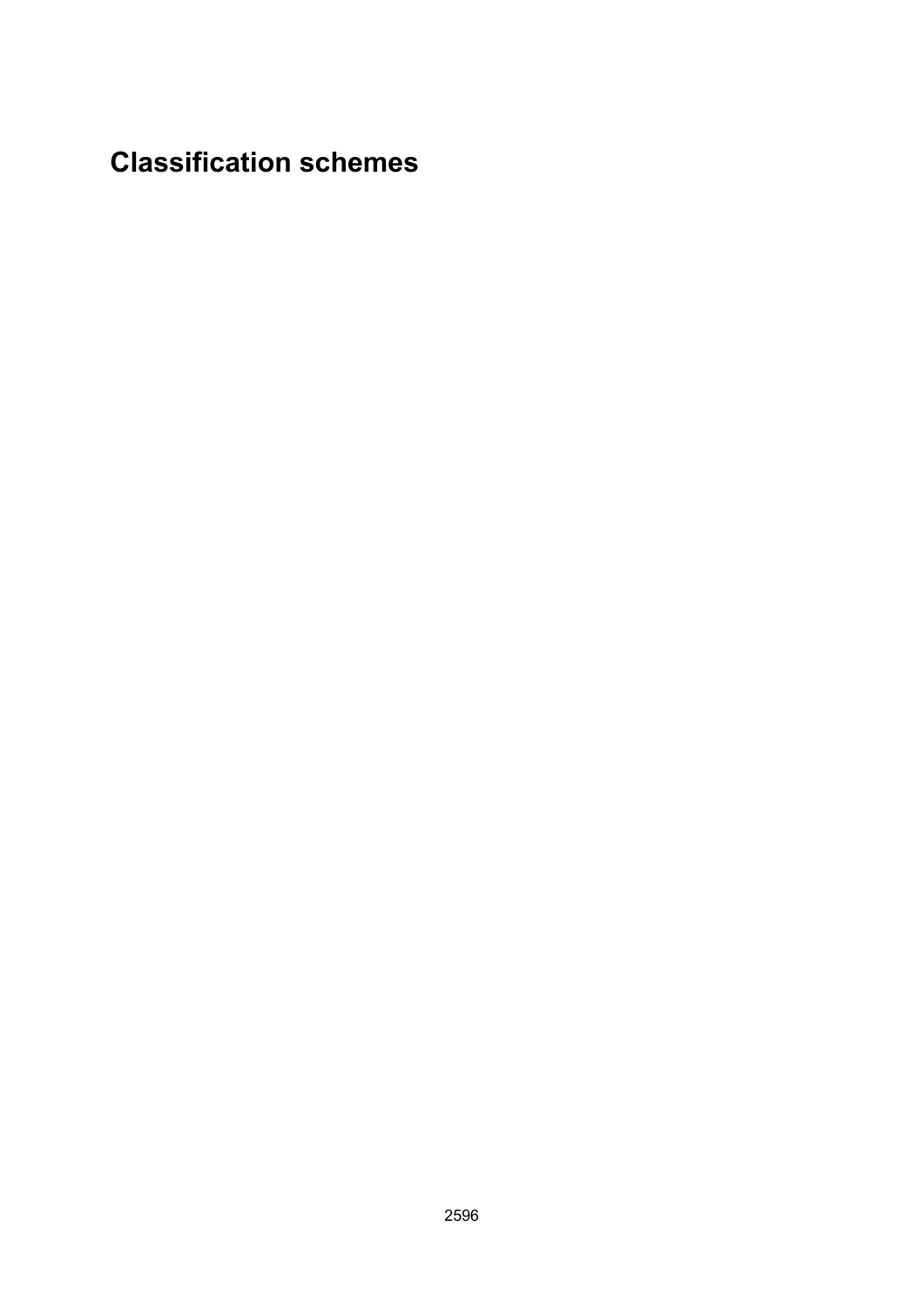## **Australian and New Zealand Standard Classification of Occupations, First edition, 2006**

### **Identifying and definitional attributes**

| Metadata item type:       | <b>Classification Scheme</b>                                                                                                                                                                                                                                                                                                                                                                                                                                                                             |
|---------------------------|----------------------------------------------------------------------------------------------------------------------------------------------------------------------------------------------------------------------------------------------------------------------------------------------------------------------------------------------------------------------------------------------------------------------------------------------------------------------------------------------------------|
| Synonymous names:         | ANZSCO 1st edition                                                                                                                                                                                                                                                                                                                                                                                                                                                                                       |
| METeOR identifier:        | 350882                                                                                                                                                                                                                                                                                                                                                                                                                                                                                                   |
| Registration status:      | Health, Standard 04/07/2007<br>Community services, Standard 27/03/2007                                                                                                                                                                                                                                                                                                                                                                                                                                   |
| Definition:               | The Australian Bureau of Statistics (ABS) classification for<br>occupations.                                                                                                                                                                                                                                                                                                                                                                                                                             |
| Classification structure: | The structure of ANZSCO has five hierarchical levels - major<br>group, sub-major group, minor group, unit group and<br>occupation. The categories at the most detailed level of the<br>classification are termed 'occupations'. These are grouped<br>together to form 'unit groups', which in turn are grouped into<br>'minor groups'. Minor groups are aggregated to form 'sub-major<br>groups' which in turn are aggregated at the highest level to form<br>'major groups'.                            |
|                           | These are the same hierarchical levels that are used in ASCO<br>Second Edition and NZSCO 1999.                                                                                                                                                                                                                                                                                                                                                                                                           |
|                           | Conceptual model                                                                                                                                                                                                                                                                                                                                                                                                                                                                                         |
|                           | ANZSCO is a skill-based classification used to classify all<br>occupations and jobs in the Australian and New Zealand labour<br>markets.                                                                                                                                                                                                                                                                                                                                                                 |
|                           | To do this, ANZSCO identifies a set of occupations covering all<br>jobs in the Australian and New Zealand labour markets, defines<br>these occupations according to their attributes and groups them<br>on the basis of their similarity into successively broader<br>categories for statistical and other types of analysis. The<br>individual objects classified in ANZSCO are jobs.                                                                                                                   |
|                           | In ANZSCO, occupations are organised into progressively larger<br>groups on the basis of their similarities in terms of both skill level<br>and skill specialisation.                                                                                                                                                                                                                                                                                                                                    |
|                           | The conceptual model adopted for ANZSCO uses a combination<br>of skill level and skill specialisation as criteria to design major<br>groups which are meaningful and useful for most purposes. The<br>eight major groups are formed by grouping together sub-major<br>groups using aspects of both skill level and skill specialisation. In<br>designing the major groups, intuitive appeal and usefulness in<br>both statistical and administrative applications were also<br>important considerations. |
|                           | The skill level criterion is applied as rigorously as possible at the<br>second level of the classification, the sub-major group level,<br>together with a finer application of skill specialisation than that<br>applied at the major group level. Each sub-major group is made                                                                                                                                                                                                                         |

Minor groups are distinguished from each other mainly on the

up of a number of minor groups.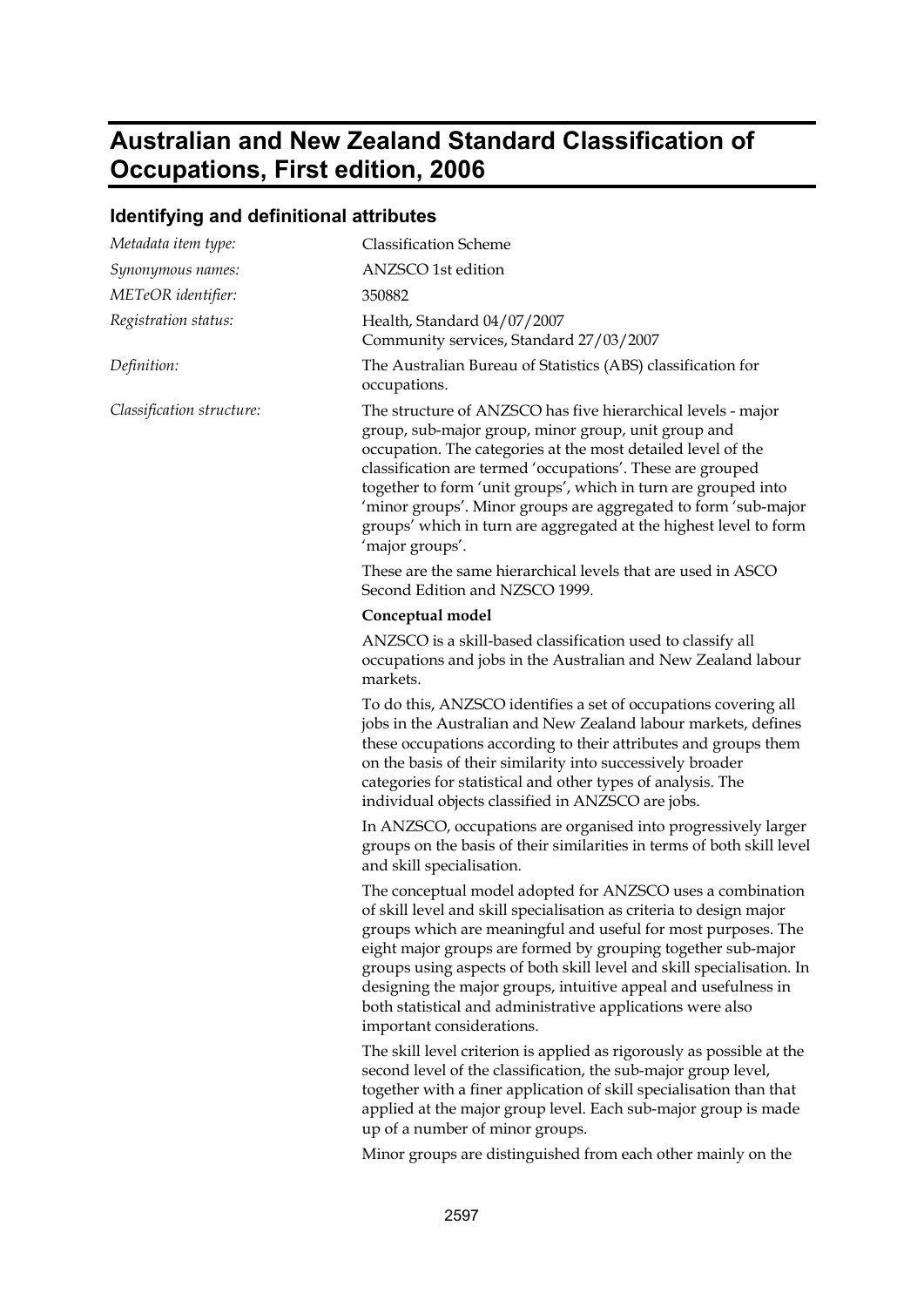basis of a finer application of skill specialisation than that applied at the sub-major group level. Within minor groups, unit groups are distinguished from each other on the basis of skill specialisation and, where necessary, skill level.

Virtually all unit groups are at one skill level. There are only eight unit groups which contain occupations at more than one skill level. In all but two of these unit groups, the vast majority of jobs classified to the unit group are at one skill level only. Data stored at unit group level can therefore be aggregated by skill level with a high degree of validity.

Within unit groups, the distinction between occupations amounts to differences between tasks performed in occupations. All occupations are at one skill level.

As a result, data classified at the major group level will provide only a broad indication of skill level. Data at the sub-major group level will provide a satisfactory indication of skill level for many analytical purposes. Data classified at the unit group level will provide an accurate indication of skill level. Unit groups can, therefore, be aggregated by skill level to provide an indicative measure of occupations classified by skill level.

| Origin:                                               | Australian Bureau of Statistics 2006. Australian and New Zealand<br>Standard Classification of Occupations, First Edition, Cat no.<br>1220.0 Canberra: ABS. Viewed 13 March 2007.                   |
|-------------------------------------------------------|-----------------------------------------------------------------------------------------------------------------------------------------------------------------------------------------------------|
| <b>Relational attributes</b>                          |                                                                                                                                                                                                     |
| Related metadata references:                          | Supersedes Australian Standard Classification of Occupations<br>2nd edition Health, Superseded 04/07/2007, Community<br>services, Superseded 27/03/2007, Housing assistance, Standard<br>01/03/2005 |
| Value Domains based on this<br>Classification Scheme: | Occupation code (ANZSCO 1st edition) N[NNN]{NN} Health,<br>Standard 04/07/2007<br>Community services, Standard 27/03/2007<br>Housing assistance, Standard 10/08/2007                                |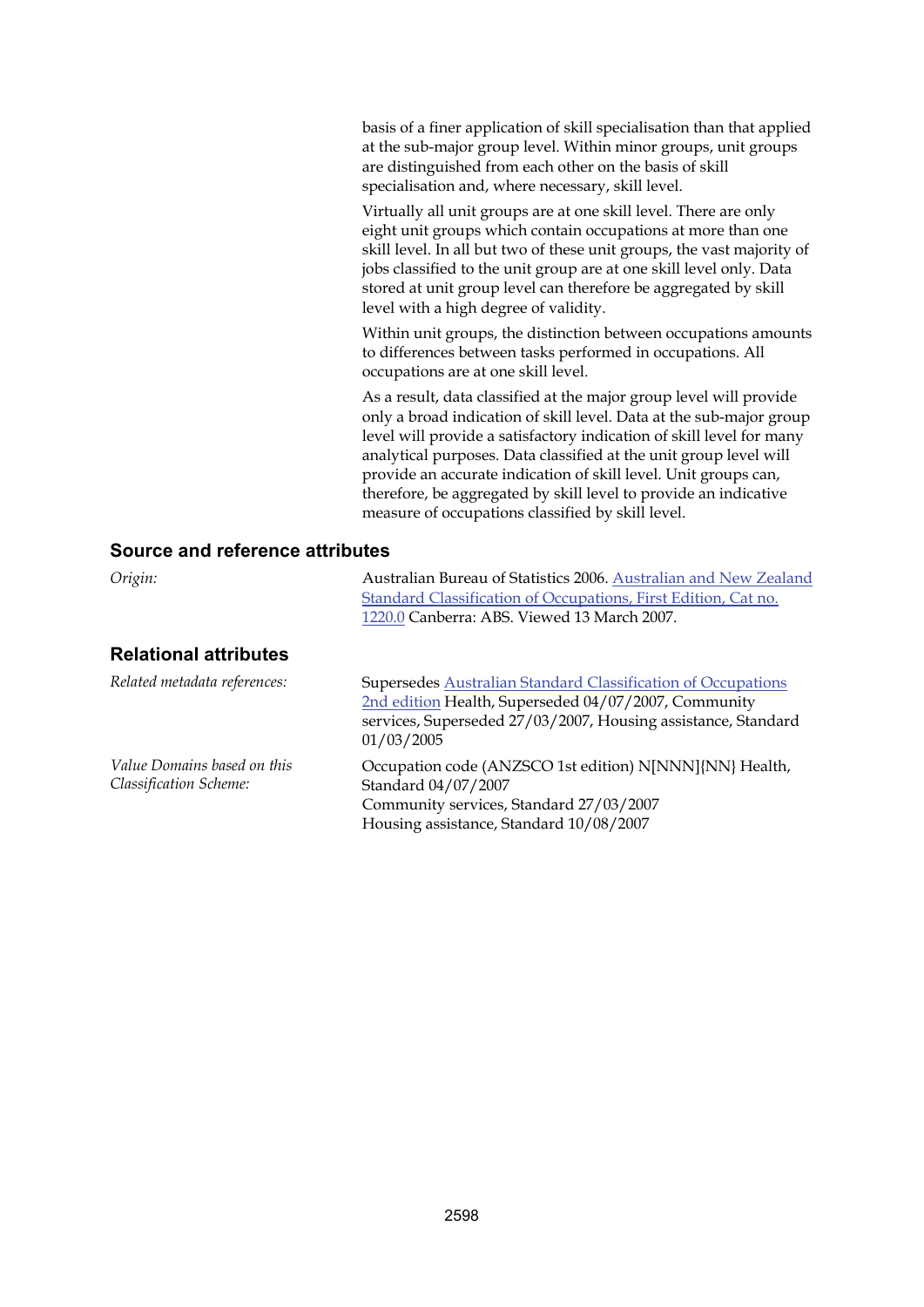## **Australian Classification of Health Interventions (ACHI) 5th edition**

### **Identifying and definitional attributes**

| Metadata item type:                    | <b>Classification Scheme</b>                                                                                                                                                                                                                                                                                                                                                            |
|----------------------------------------|-----------------------------------------------------------------------------------------------------------------------------------------------------------------------------------------------------------------------------------------------------------------------------------------------------------------------------------------------------------------------------------------|
| Synonymous names:                      | ACHI 5th edn                                                                                                                                                                                                                                                                                                                                                                            |
| METeOR identifier:                     | 335419                                                                                                                                                                                                                                                                                                                                                                                  |
| Registration status:                   | Health, Superseded 05/02/2008                                                                                                                                                                                                                                                                                                                                                           |
| Definition:                            | The National Centre for Classification in Health classification of<br>health interventions.                                                                                                                                                                                                                                                                                             |
| Classification structure:              | ACHI is comprised of:                                                                                                                                                                                                                                                                                                                                                                   |
|                                        | • Tabular List of Interventions - contains seven character code in<br>the format xxxxx-xx. Generally, the first five characters represent<br>the MBS item number and the last two characters are allocated<br>for each procedural concept derived from the MBS item<br>description. Two appendices are specified: Mapping table; and<br>ACHI codes listed in numerical order.           |
|                                        | • Alphabetic Index of Interventions - is an alphabetic index to the<br>ACHI Tabular List of Interventions that contains many more<br>procedural terms than those appearing in the ACHI Tabular List.                                                                                                                                                                                    |
| <b>Source and reference attributes</b> |                                                                                                                                                                                                                                                                                                                                                                                         |
| Origin:                                | National Centre for Classification in Health (NCCH) 2006. The<br>Australian Classification of Health Interventions (ACHI) - Fifth<br>Edition - Tabular list of interventions and Alphabetic index of<br>interventions. Sydney: NCCH, Faculty of Health Sciences, The<br>University of Sydney.                                                                                           |
| Revision status:                       | ACHI 5th Ed supersedes the fourth edition of ACHI.                                                                                                                                                                                                                                                                                                                                      |
|                                        | ACHI was developed by the National Centre for Classification in<br>Health (NCCH). During the development, the NCCH was<br>advised by members of the NCCH Coding Standards Advisory<br>Committee (CSAC) and the Clinical Classification and Coding<br>Groups (CCCG), consisting of expert clinical coders and<br>clinicians nominated by the Clinical Casemix Committee of<br>Australia. |
| <b>Relational attributes</b>           |                                                                                                                                                                                                                                                                                                                                                                                         |
| Related metadata references:           | Supersedes International Statistical Classification of Diseases and<br>Related Health Problems, Tenth Revision, Australian<br>Modification 4th edition Health, Superseded 07/12/2005                                                                                                                                                                                                    |
| Value Domains based on this            | Elective care type code N Health, Standard 07/12/2005                                                                                                                                                                                                                                                                                                                                   |
| Classification Scheme:                 | Indicator procedure code NN Health, Standard 01/03/2005                                                                                                                                                                                                                                                                                                                                 |
|                                        | Procedure code (ACHI 5th edn) NNNNN-NN Health,<br>Superseded 05/02/2008                                                                                                                                                                                                                                                                                                                 |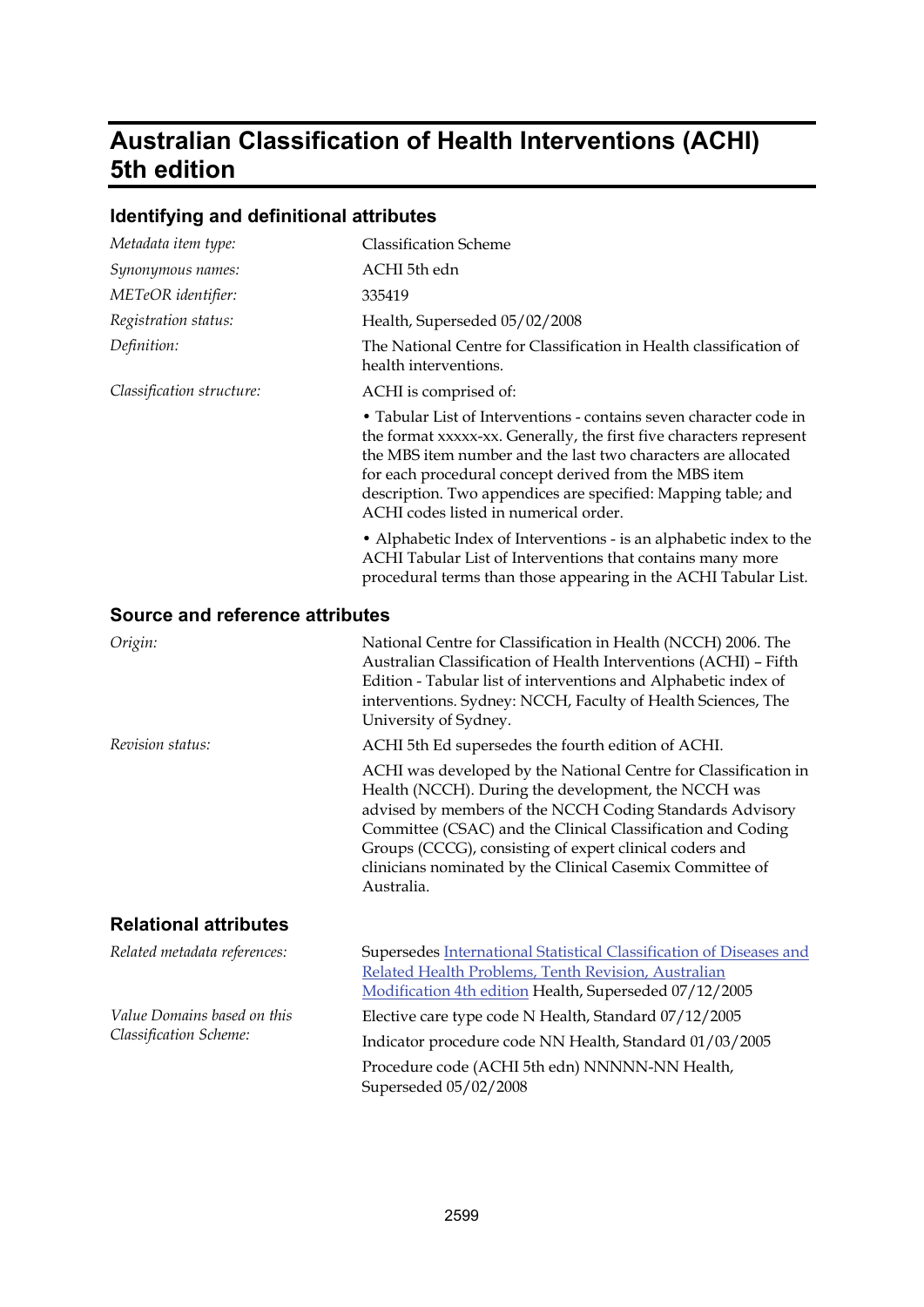## **Australian Classification of Health Interventions (ACHI) 7th edition**

### **Identifying and definitional attributes**

| Metadata item type:                    | <b>Classification Scheme</b>                                                                                                                                                                                                                                                                                                                                                            |
|----------------------------------------|-----------------------------------------------------------------------------------------------------------------------------------------------------------------------------------------------------------------------------------------------------------------------------------------------------------------------------------------------------------------------------------------|
| Synonymous names:                      | ACHI 7th edn                                                                                                                                                                                                                                                                                                                                                                            |
| METeOR identifier:                     | 391343                                                                                                                                                                                                                                                                                                                                                                                  |
| Registration status:                   | Health, Standard 22/12/2009                                                                                                                                                                                                                                                                                                                                                             |
| Definition:                            | The National Centre for Classification in Health classification of<br>health interventions.                                                                                                                                                                                                                                                                                             |
| Classification structure:              | ACHI is comprised of:                                                                                                                                                                                                                                                                                                                                                                   |
|                                        | • Tabular List of Interventions - contains seven character code in<br>the format xxxxx-xx. Generally, the first five characters represent<br>the MBS item number and the last two characters are allocated<br>for each procedural concept derived from the MBS item<br>description. Two appendices are specified: Mapping table; and<br>ACHI codes listed in numerical order.           |
|                                        | • Alphabetic Index of Interventions - is an alphabetic index to the<br>ACHI Tabular List of Interventions that contains many more<br>procedural terms than those appearing in the ACHI Tabular List.                                                                                                                                                                                    |
| <b>Source and reference attributes</b> |                                                                                                                                                                                                                                                                                                                                                                                         |
| Origin:                                | National Centre for Classification in Health (NCCH) 2010. The<br>Australian Classification of Health Interventions (ACHI) -<br>Seventh Edition - Tabular list of interventions and Alphabetic<br>index of interventions. Sydney: NCCH, Faculty of Health<br>Sciences, The University of Sydney.                                                                                         |
| <i>Revision status:</i>                | ACHI was developed by the National Centre for Classification in<br>Health (NCCH). During the development, the NCCH was<br>advised by members of the NCCH Coding Standards Advisory<br>Committee (CSAC) and the Clinical Classification and Coding<br>Groups (CCCG), consisting of expert clinical coders and<br>clinicians nominated by the Clinical Casemix Committee of<br>Australia. |
| <b>Relational attributes</b>           |                                                                                                                                                                                                                                                                                                                                                                                         |
| Related metadata references:           | Supersedes Australian Classification of Health Interventions<br>(ACHI) 6th edition Health, Superseded 22/12/2009                                                                                                                                                                                                                                                                        |
| Value Domains based on this            | Procedure code (ACHI 7th edn) NNNNN-NN Health, Standard                                                                                                                                                                                                                                                                                                                                 |

*Classification Scheme:*

Procedure code (ACHI 7th edn) NNNNN-NN Health, Standard 22/12/2009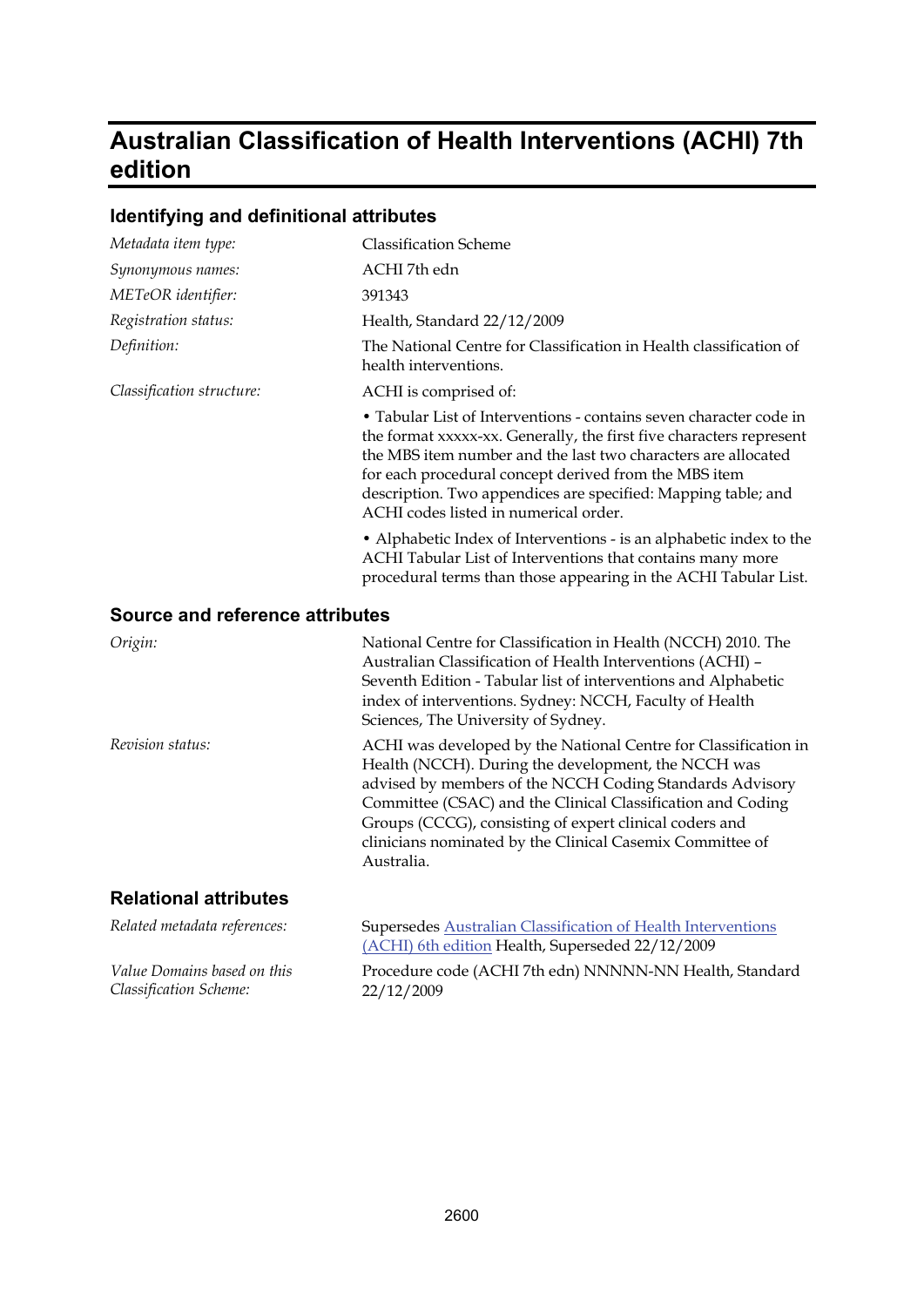## **Australian Refined Diagnosis Related Groups version 6**

#### **Identifying and definitional attributes**

| Metadata item type:  | <b>Classification Scheme</b>                                                                                                                                  |
|----------------------|---------------------------------------------------------------------------------------------------------------------------------------------------------------|
| Synonymous names:    | AR-DRG $v$ 6                                                                                                                                                  |
| METeOR identifier:   | 391288                                                                                                                                                        |
| Registration status: | Health, Standard 22/12/2009                                                                                                                                   |
| Definition:          | The Commonwealth Department of Health and Ageing<br>classification for the reasons for hospitalisation and the<br>complexity of cases that a hospital treats. |

#### **Collection and usage attributes**

*Comments:* The Australian Refined Diagnosis Related Groups are derived from a range of data collected on admitted patients, including diagnosis and procedure information, classified using ICD-10- AM.

| Related metadata references:                          | Supersedes Australian Refined Diagnosis Related Groups version<br>5.1 Health, Superseded 22/12/2009 |
|-------------------------------------------------------|-----------------------------------------------------------------------------------------------------|
| Value Domains based on this<br>Classification Scheme: | Diagnosis related group code (AR-DRG v 6) ANNA Health,<br>Standard 22/12/2009                       |
|                                                       | Major diagnostic category code (AR-DRG v 6) NN Health,<br>Standard 22/12/2009                       |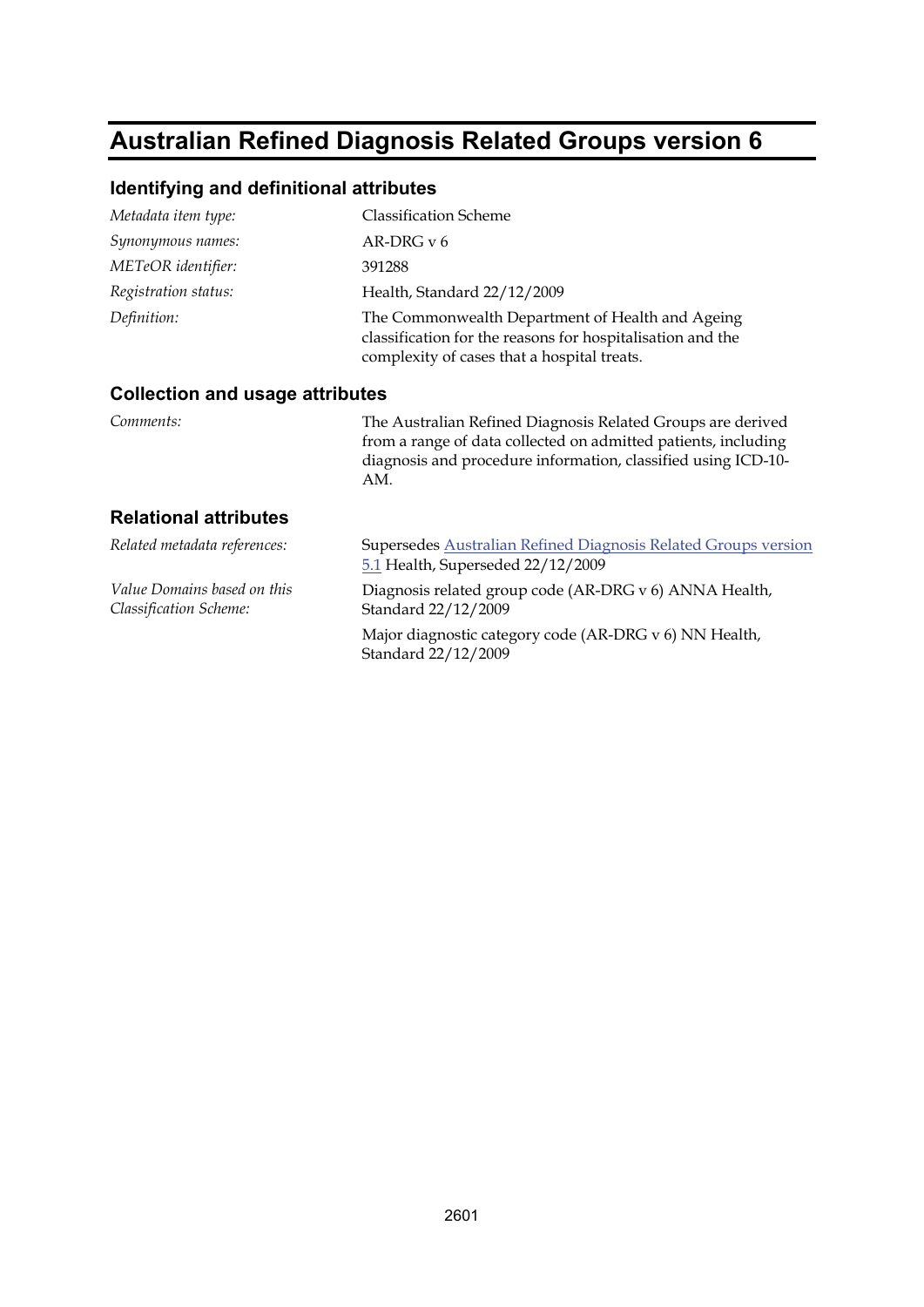## **Australian Standard Classification of Drugs of Concern 2000**

### **Identifying and definitional attributes**

| Metadata item type:       | <b>Classification Scheme</b>                                                                                                                                                                                                                                              |
|---------------------------|---------------------------------------------------------------------------------------------------------------------------------------------------------------------------------------------------------------------------------------------------------------------------|
| Synonymous names:         | ASCDC 2000                                                                                                                                                                                                                                                                |
| METeOR identifier:        | 270550                                                                                                                                                                                                                                                                    |
| Registration status:      | Health, Standard 01/03/2005                                                                                                                                                                                                                                               |
| Definition:               | The Australian Bureau of Statistics' classification for data relating to<br>drugs which are considered to be of concern in Australian society.                                                                                                                            |
| Classification structure: | The main classification of the ASCEDC has a three level hierarchical<br>structure. It is essentially a classification of type of drug of concern<br>based on the chemical structure, mechanism of action and effect on<br>physiological activity of the drugs of concern. |

### **Collection and usage attributes**

| Guide for use: | Indexes in alphabetical and numerical order are available, see the |
|----------------|--------------------------------------------------------------------|
|                | Origin: attribute.                                                 |

#### **Source and reference attributes**

| Steward:                | Australian Bureau of Statistics (ABS)                                                             |
|-------------------------|---------------------------------------------------------------------------------------------------|
| Origin:                 | The Australian Standard Classification of Drugs of Concern (ASCDC).<br>ABS Cat No. 1248.0 (2000). |
| <i>Revision status:</i> | Original 2000 - Standard.                                                                         |

| Value Domains based on this | Drug of concern (ASCDC 2000 extended) code NNNN Health, |
|-----------------------------|---------------------------------------------------------|
| Classification Scheme:      | Standard 01/03/2005                                     |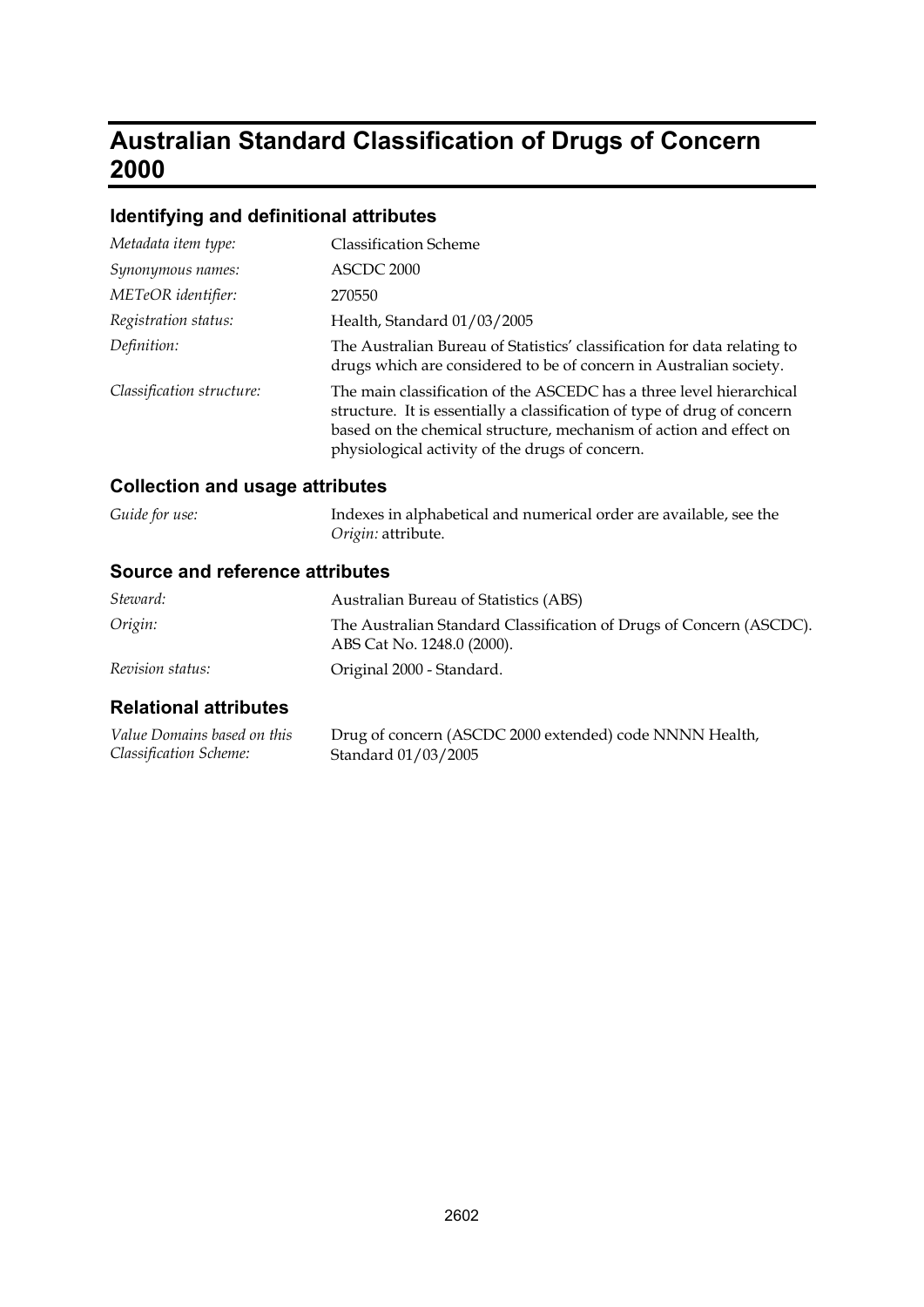## **Australian Standard Classification of Languages 2005**

### **Identifying and definitional attributes**

| Metadata item type:       | <b>Classification Scheme</b>                                                                                                                                                                                                              |
|---------------------------|-------------------------------------------------------------------------------------------------------------------------------------------------------------------------------------------------------------------------------------------|
| Synonymous names:         | <b>ASCL 2005</b>                                                                                                                                                                                                                          |
| METeOR identifier:        | 304118                                                                                                                                                                                                                                    |
| Registration status:      | Health, Standard 08/02/2006<br>Community services, Standard 30/09/2005<br>Housing assistance, Standard 10/02/2006                                                                                                                         |
| Definition:               | The Australian Bureau of Statistics (ABS) classification for the<br>languages spoken by Australians.                                                                                                                                      |
| Classification structure: | The ASCL has a three-level hierarchical structure.                                                                                                                                                                                        |
|                           | Languages are grouped together into progressively broader<br>categories on the basis of their evolution from a common<br>ancestral language, and on the basis of geographic proximity of<br>areas where a particular language originated. |
|                           |                                                                                                                                                                                                                                           |

### **Collection and usage attributes**

| Guide for use: | The ASCL is intended for use in the collection, aggregation and                                  |
|----------------|--------------------------------------------------------------------------------------------------|
|                | dissemination of data relating to the language use of the                                        |
|                | Australian population, or subsets of the population.                                             |
|                | Indexes in alphabetical and numerical order are available, see<br>the <i>Origin</i> : attribute. |
|                |                                                                                                  |

| Origin:                                               | Australian Bureau of Statistics 2005. Australian Standard<br>Classification of Languages (ASCL) 2005. Cat No. 1267.0. 2nd<br>Edition, Canberra: ABS. Viewed 29 July 2005         |
|-------------------------------------------------------|----------------------------------------------------------------------------------------------------------------------------------------------------------------------------------|
| Revision status:                                      | If you require further information about this classification please<br>email: social.classifications@abs.gov.au or telephone the<br>Standards Support Hotline on (02) 6252 5736. |
| <b>Relational attributes</b>                          |                                                                                                                                                                                  |
| Related metadata references:                          | Supersedes Australian Standard Classification of Languages 1997<br>Health, Superseded 08/02/2006, Community services,<br>Superseded 30/09/2005                                   |
| Value Domains based on this<br>Classification Scheme: | Language code (ASCL 2005) NN{NN} Health, Standard<br>08/02/2006<br>Community services, Standard 30/09/2005<br>Housing assistance, Standard 10/02/2006                            |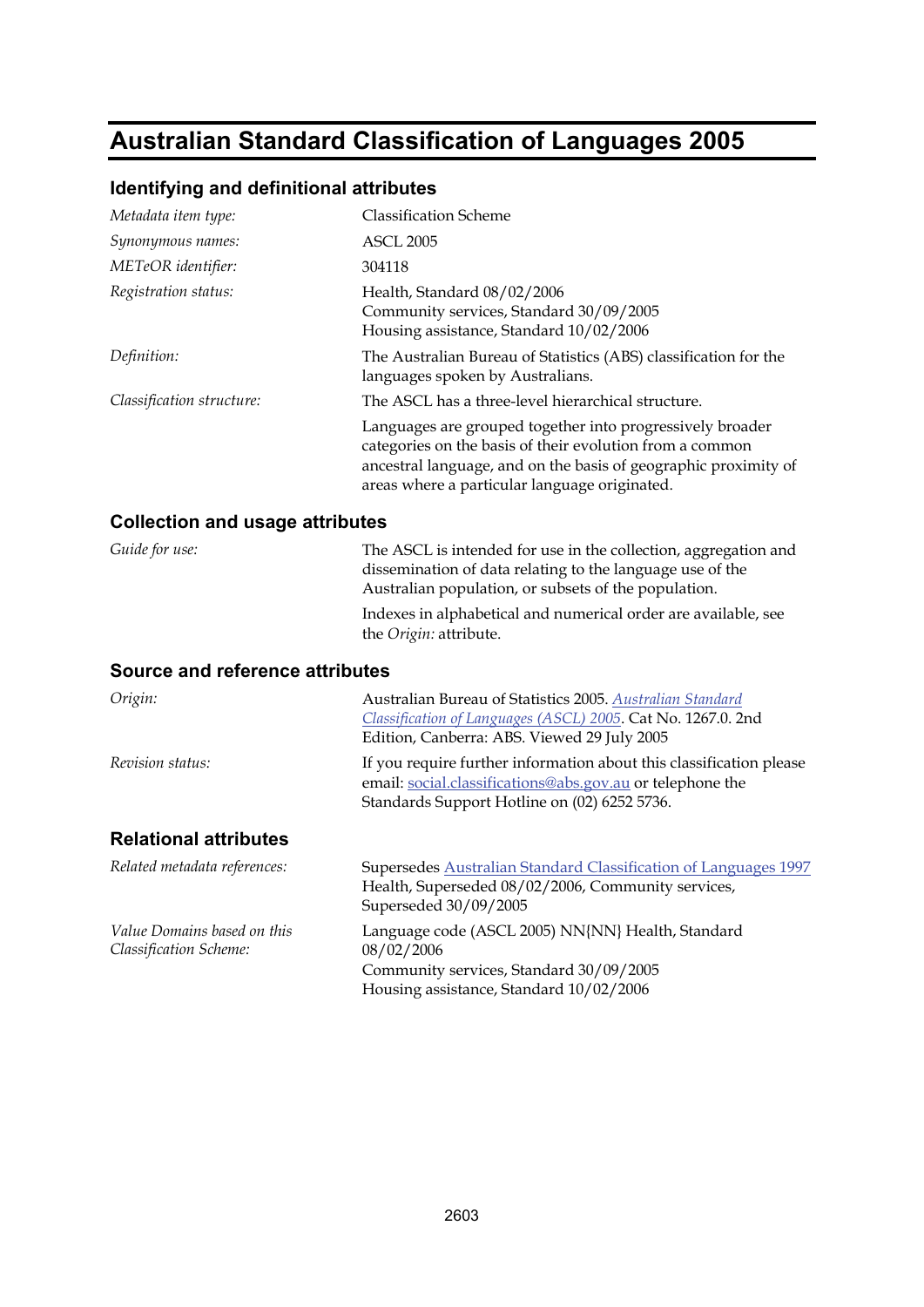# **Australian Standard Geographical Classification 2009**

### **Identifying and definitional attributes**

| Metadata item type:  | <b>Classification Scheme</b>                                                                            |
|----------------------|---------------------------------------------------------------------------------------------------------|
| Synonymous names:    | <b>ASGC 2009</b>                                                                                        |
| METeOR identifier:   | 386777                                                                                                  |
| Registration status: | Health, Standard 02/10/2009<br>Community services, Standard 02/10/2009                                  |
| Definition:          | The Australian Bureau of Statistics classification for the<br>classification of geographical locations. |

#### **Source and reference attributes**

| Origin: | Australian Bureau of Statistics 2006. Australian Standard     |
|---------|---------------------------------------------------------------|
|         | Geographical Classification (ASGC). Cat No. 1216.0. Canberra: |
|         | ABS. Viewed on 23/09/2009                                     |
|         |                                                               |

| Related metadata references:                          | Supersedes Australian Standard Geographical Classification 2008<br>Health, Superseded 02/10/2009, Community services,<br>Superseded 02/10/2009 |
|-------------------------------------------------------|------------------------------------------------------------------------------------------------------------------------------------------------|
| Value Domains based on this<br>Classification Scheme: | Geographical location code (ASGC 2009) NNNNN Health,<br>Standard 02/10/2009<br>Community services, Standard 30/09/2009                         |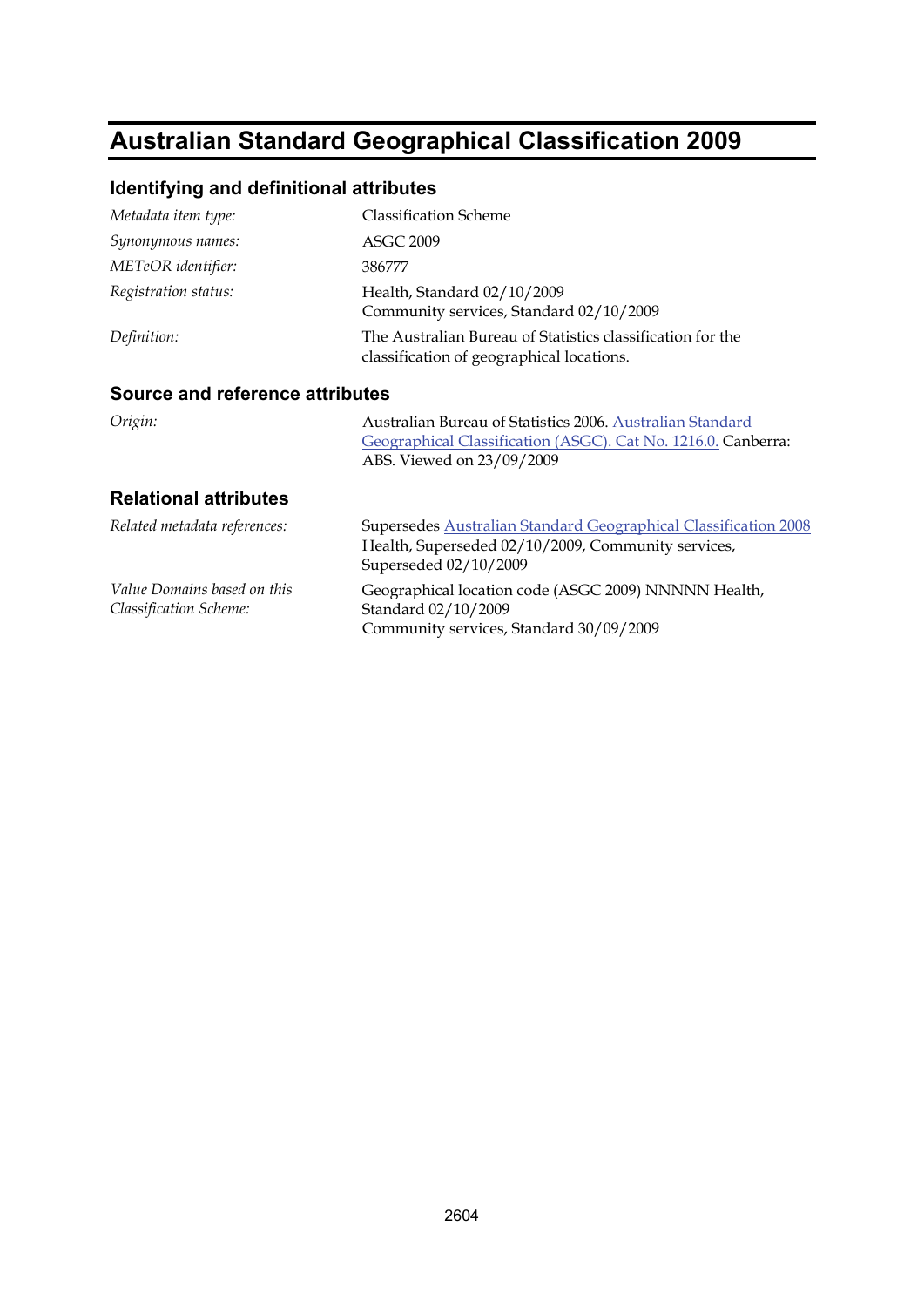## **British Paediatric Association Classification of Diseases 1979**

### **Identifying and definitional attributes**

| Metadata item type:  | <b>Classification Scheme</b>                                                                    |
|----------------------|-------------------------------------------------------------------------------------------------|
| Synonymous names:    | BPA 1979                                                                                        |
| METeOR identifier:   | 270559                                                                                          |
| Registration status: | Health, Standard 01/03/2005                                                                     |
| Definition:          | The British Paediatric Association classification system for the<br>classification of diseases. |

| Value Domains based on this | Congenital malformations code (BPA 1979) ANN.N[N] Health, |
|-----------------------------|-----------------------------------------------------------|
| Classification Scheme:      | Standard 01/03/2005                                       |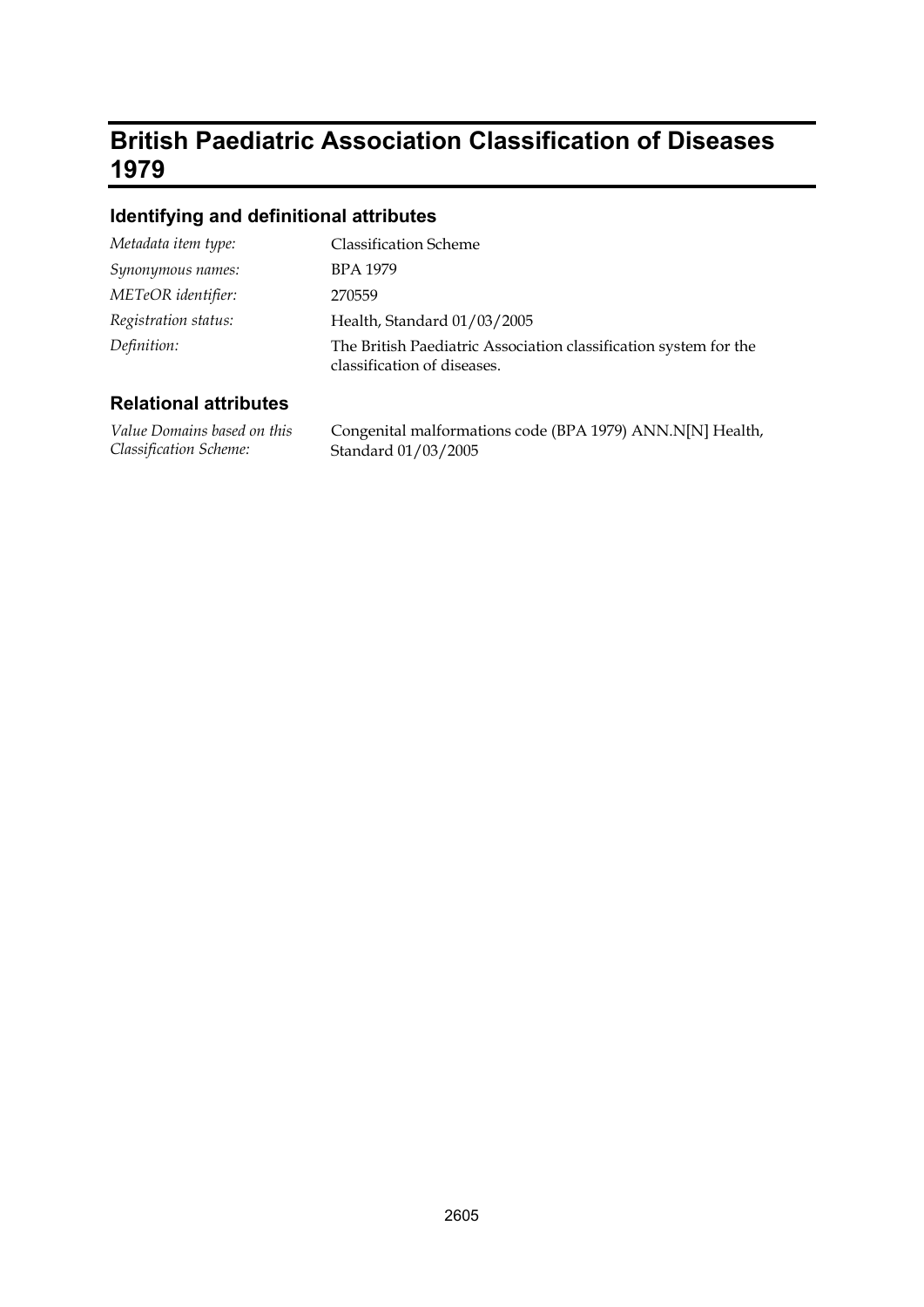## **International Classification of Diseases for Oncology 3rd edition**

### **Identifying and definitional attributes**

| Metadata item type:  | <b>Classification Scheme</b>                                                                                    |
|----------------------|-----------------------------------------------------------------------------------------------------------------|
| Synonymous names:    | ICDO-3                                                                                                          |
| METeOR identifier:   | 270553                                                                                                          |
| Registration status: | Health, Standard 01/03/2005                                                                                     |
| Definition:          | The World Health Organization's classification for coding the<br>topography and the morphology of the neoplasm. |

### **Source and reference attributes**

| Origin: |  | International Classification of Diseases for Oncology, Third Edition |  |
|---------|--|----------------------------------------------------------------------|--|
|         |  |                                                                      |  |

| Value Domains based on this<br><b>Classification Scheme:</b> | Morphology of cancer code (ICDO-3) NNNN/N Health, Standard<br>01/03/2005       |
|--------------------------------------------------------------|--------------------------------------------------------------------------------|
|                                                              | Primary site of cancer code (ICDO-3) ANN{.N[N]} Health, Standard<br>01/03/2005 |
|                                                              | Topography code (ICD0-3) ANN Health, Standard 13/06/2004                       |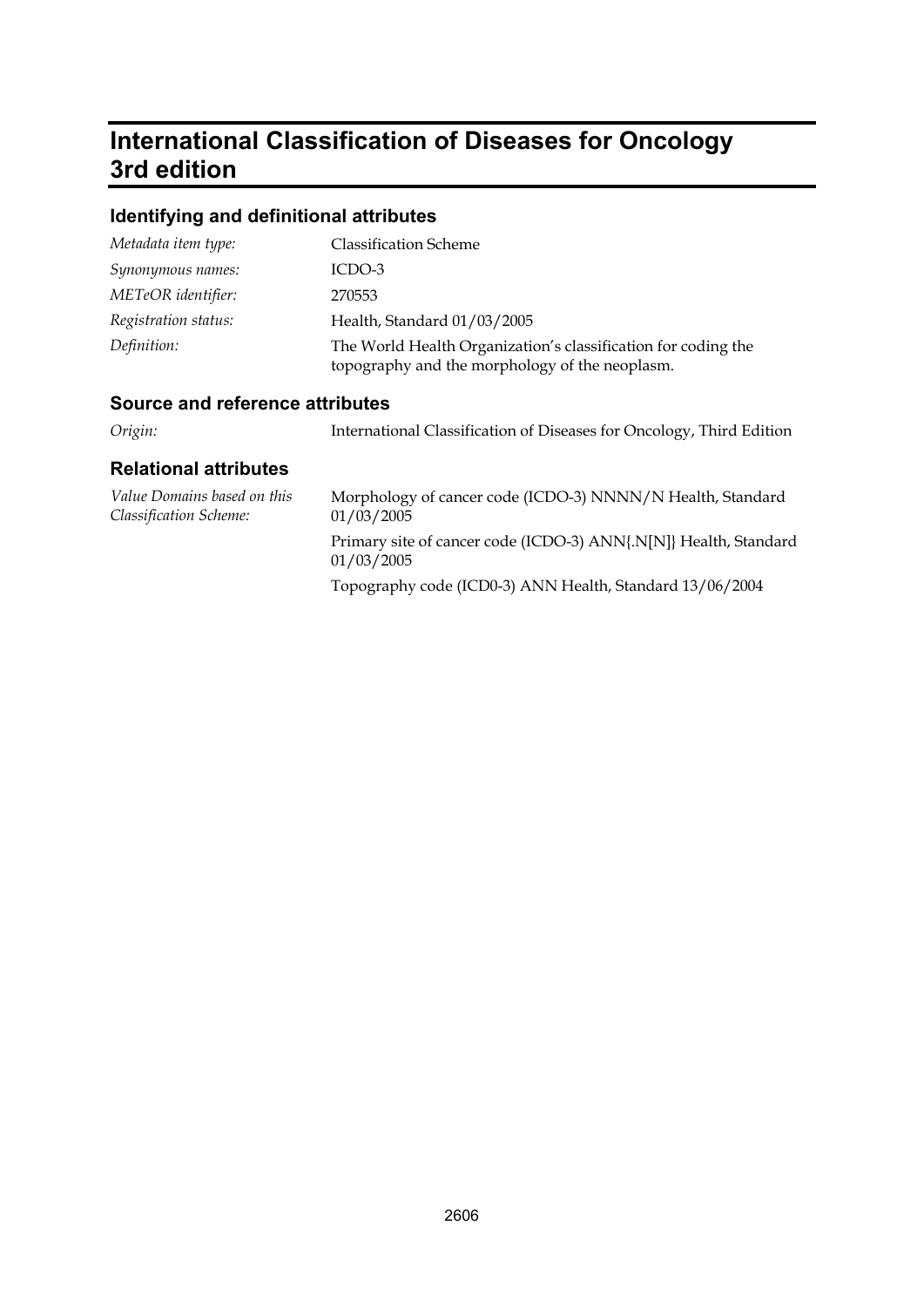## **International Classification of Functioning, Disability and Health 2001**

#### **Identifying and definitional attributes**

| Metadata item type:  | <b>Classification Scheme</b>                                                                        |
|----------------------|-----------------------------------------------------------------------------------------------------|
| Synonymous names:    | <b>ICF 2001</b>                                                                                     |
| METeOR identifier:   | 270548                                                                                              |
| Registration status: | Health, Standard 23/02/2005<br>Community services, Standard 01/12/2004                              |
| Definition:          | The World Health Organization's (WHO) system for classifying<br>functioning, disability and health. |

#### **Collection and usage attributes**

| Comments: |
|-----------|
|-----------|

*Comments:* The International Classification of Functioning, Disability and Health (ICF) was endorsed by the World Health Assembly in 2001 and is a reference member of the WHO Family of International Classifications and of the Australian Family of Health and Related Classifications (endorsed by the National Health Information Management Group in 2002).

| Origin:                                               | World Health Organization (WHO) 2001. International Classification<br>of Functioning, Disability and Health. Geneva: WHO                                  |  |  |
|-------------------------------------------------------|-----------------------------------------------------------------------------------------------------------------------------------------------------------|--|--|
| Reference documents:                                  | Further information on the ICF can be found in the ICF itself and the<br>ICF Australian User Guide Version 1.0 (AIHW 2003), at the following<br>websites: |  |  |
|                                                       | WHO ICF website:<br>$\bullet$<br>http://www.who.int/classifications/icf/en/                                                                               |  |  |
|                                                       | Australian Collaborating Centre ICF website:<br>٠<br>http://www.aihw.gov.au/disability/icf/index.cfm                                                      |  |  |
| <b>Relational attributes</b>                          |                                                                                                                                                           |  |  |
| Value Domains based on this<br>Classification Scheme: | Activities and participation code (ICF 2001) AN[NNN] Health,<br>Standard 29/11/2006<br>Community services, Standard 16/10/2006                            |  |  |
|                                                       | Activity difficulty level code (ICF 2001) N Health, Standard<br>29/11/2006<br>Community services, Standard 16/10/2006                                     |  |  |
|                                                       | Activity need for assistance code N Health, Standard 29/11/2006<br>Community services, Standard 16/10/2006                                                |  |  |
|                                                       | Body function code (ICF 2001) AN[NNNN] Health, Standard<br>29/11/2006<br>Community services, Standard 16/10/2006                                          |  |  |
|                                                       | Body structure code (ICF 2001) AN[NNNN] Health, Standard<br>29/11/2006<br>Community services, Standard 16/10/2006                                         |  |  |
|                                                       | Environmental factor code (ICF 2001) AN[NNN] Health, Standard<br>29/11/2006                                                                               |  |  |
|                                                       |                                                                                                                                                           |  |  |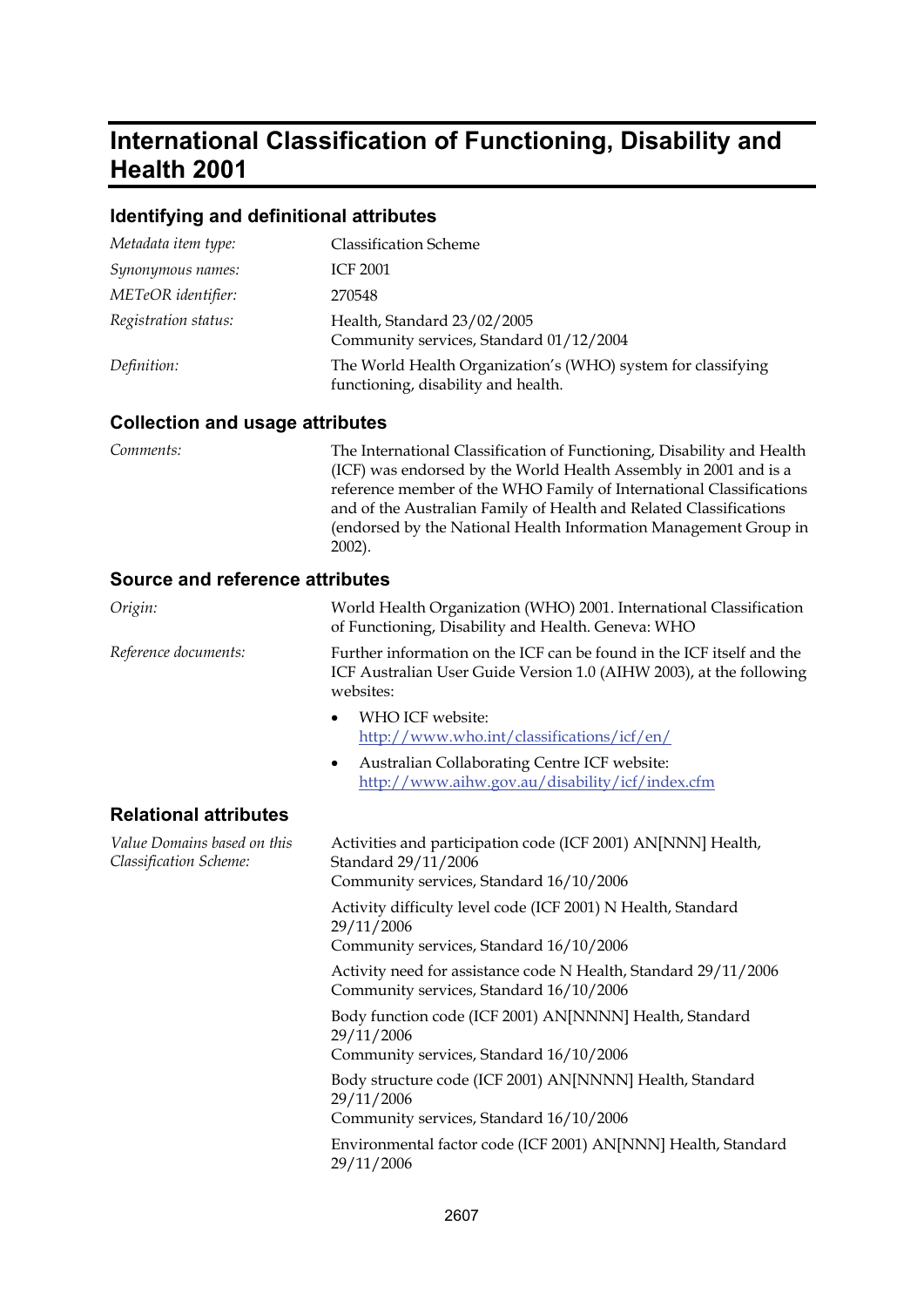Community services, Standard 16/10/2006

Extent of environmental factors influence code (ICF 2001) [X]N Health, Standard 29/11/2006 Community services, Standard 16/10/2006

Impairment extent code (ICF 2001) N Health, Standard 29/11/2006 Community services, Standard 16/10/2006

Impairment location code (ICF 2001) N Health, Standard 29/11/2006 Community services, Standard 16/10/2006

Impairment nature code (ICF 2001) N Health, Standard 29/11/2006 Community services, Standard 16/10/2006

Participation extent code (ICF 2001) N Health, Standard 29/11/2006 Community services, Standard 16/10/2006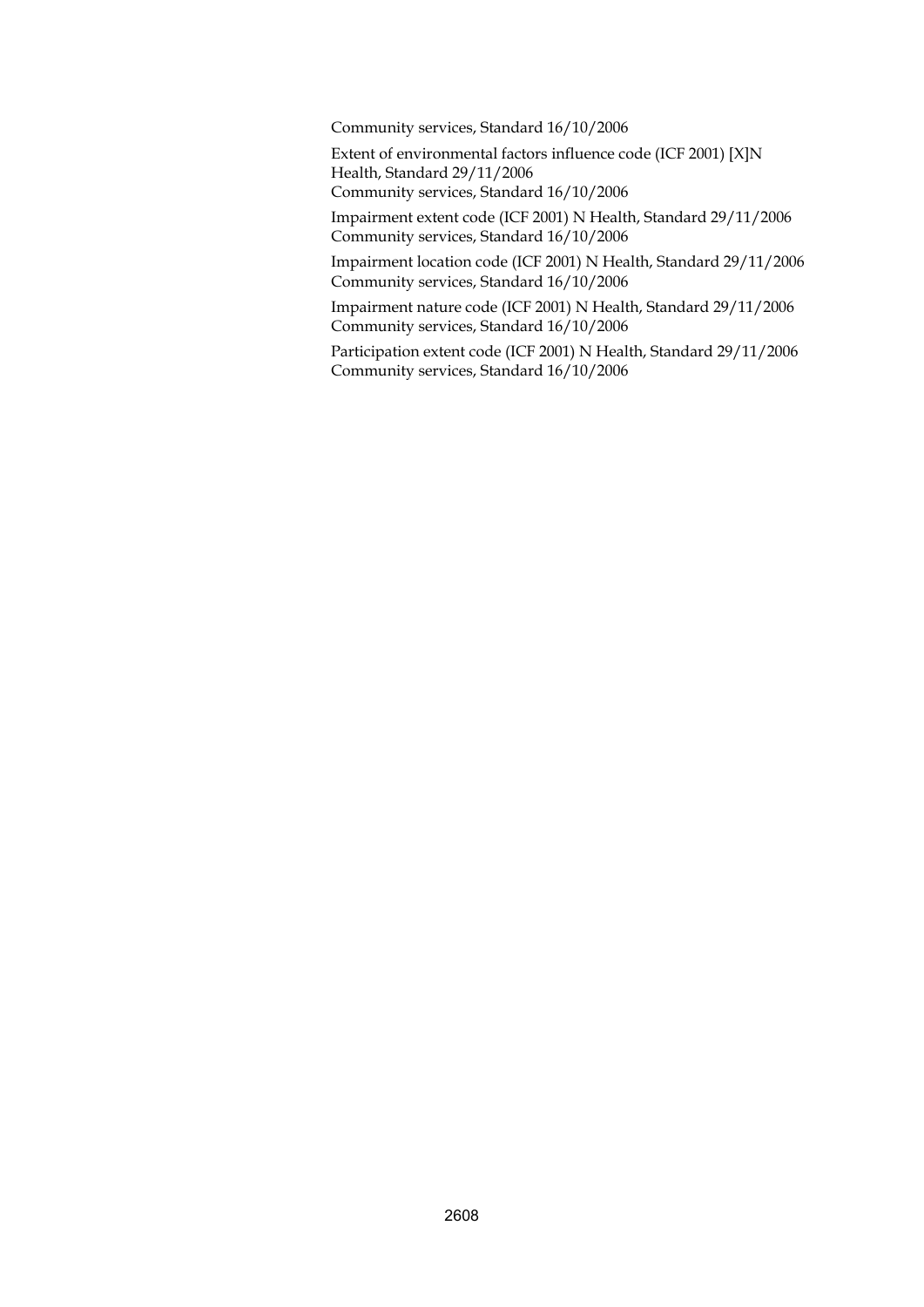## **International Statistical Classification of Diseases and Related Health Problems, Tenth Revision, (2nd edition)**

### **Identifying and definitional attributes**

| Metadata item type:       | <b>Classification Scheme</b>                                                             |
|---------------------------|------------------------------------------------------------------------------------------|
| Synonymous names:         | $ICD-10$                                                                                 |
| METeOR identifier:        | 352607                                                                                   |
| Registration status:      | Health, Standard 01/10/2008                                                              |
| Definition:               | The World Health Organisation classification for diseases and related<br>health problems |
| Classification structure: | ICD-10 is comprised of three volumes:                                                    |
|                           | <b>Tabular List of Diseases</b><br>$\bullet$                                             |
|                           | Instruction manual<br>$\bullet$                                                          |

Alphabetical index

#### **Source and reference attributes**

*Origin:* World Health Organisation 2004. [The International statistical](http://www.who.int/classifications/apps/icd/icd10online/)  [classification of diseases and related health problems, Tenth revision,](http://www.who.int/classifications/apps/icd/icd10online/)  [\(2nd edn\).](http://www.who.int/classifications/apps/icd/icd10online/) Geneva: World Health Organisation. (viewed 16/05/2007)

#### **Relational attributes**

*Value Domains based on this Classification Scheme:*

Underlying cause of death code (ICD-10 2nd edn) ANN-ANN Health, Standard 01/10/2008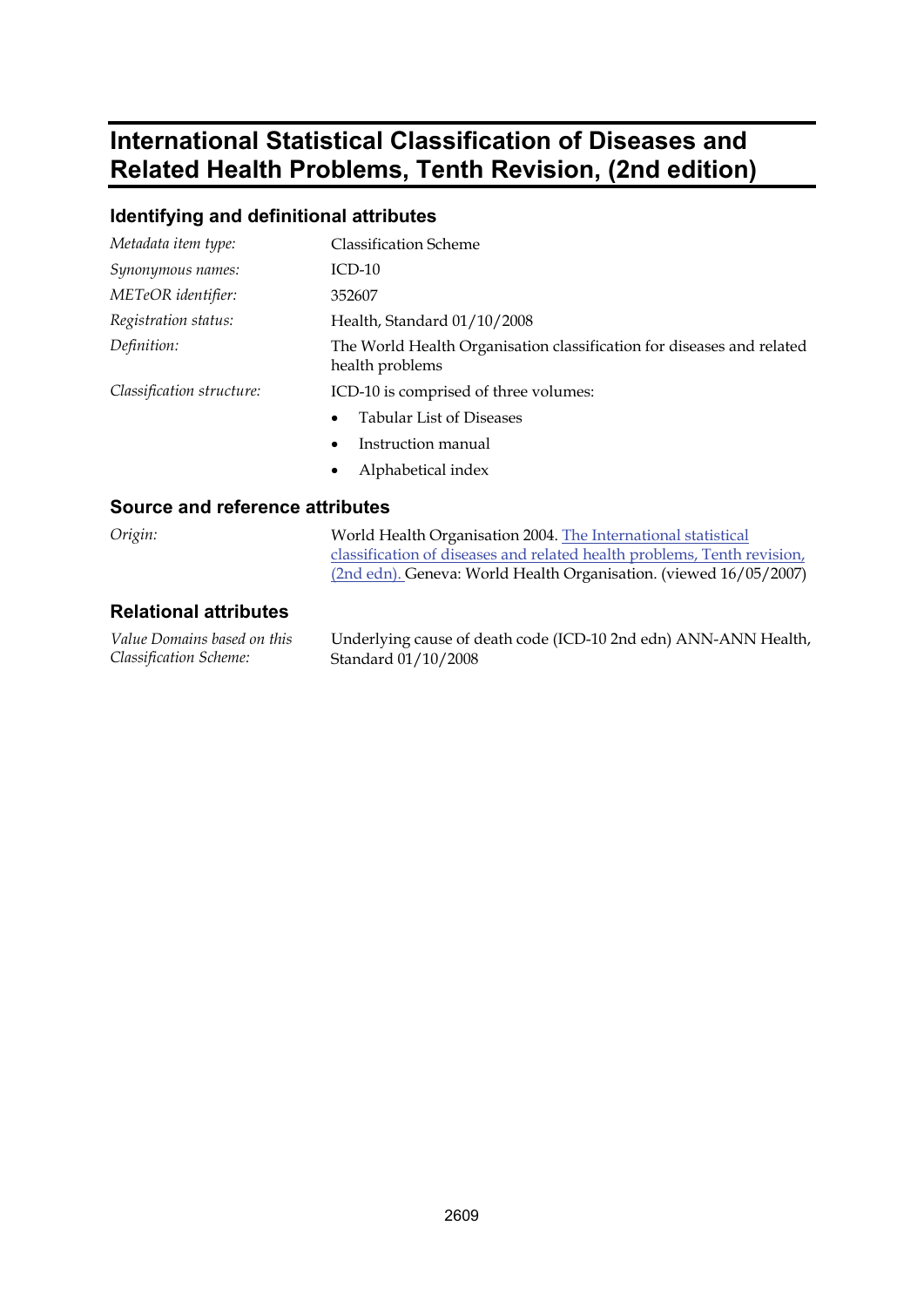## **International Statistical Classification of Diseases and Related Health Problems, Tenth Revision, Australian Modification 7th edition**

### **Identifying and definitional attributes**

| Metadata item type:                                   | <b>Classification Scheme</b>                                                                                                                                                                                                                                                                                                                                                                                                                                                                                                                                                                                 |
|-------------------------------------------------------|--------------------------------------------------------------------------------------------------------------------------------------------------------------------------------------------------------------------------------------------------------------------------------------------------------------------------------------------------------------------------------------------------------------------------------------------------------------------------------------------------------------------------------------------------------------------------------------------------------------|
| Synonymous names:                                     | ICD-10-AM 7th edn                                                                                                                                                                                                                                                                                                                                                                                                                                                                                                                                                                                            |
| METeOR identifier:                                    | 391301                                                                                                                                                                                                                                                                                                                                                                                                                                                                                                                                                                                                       |
| Registration status:                                  | Health, Standard 22/12/2009                                                                                                                                                                                                                                                                                                                                                                                                                                                                                                                                                                                  |
| Definition:                                           | The National Centre for Classification in Health classification of<br>diseases and related health problems                                                                                                                                                                                                                                                                                                                                                                                                                                                                                                   |
| Classification structure:                             | ICD-10-AM is comprised of:                                                                                                                                                                                                                                                                                                                                                                                                                                                                                                                                                                                   |
|                                                       | Tabular List of Diseases - contains core three character codes<br>with some expansion to four and five character codes. Two<br>appendices are specified: Morphology of neoplasms; and<br>Special tabulation lists for mortality and morbidity.                                                                                                                                                                                                                                                                                                                                                               |
|                                                       | Alphabetic Index of Diseases - consists of three sections:<br>٠<br>Section I is the index of diseases, syndromes, pathological<br>conditions, injuries, signs, symptoms, problems and other<br>reasons for contact with health services. Section II is the index<br>of external causes of injury. The terms included here are not<br>medical diagnoses but descriptions of the circumstances in<br>which the violence occurred. Section III is the index of drugs<br>and other chemical substances giving rise to poisoning or<br>other adverse effects (also known as the Table of drugs and<br>chemicals). |
| <b>Source and reference attributes</b>                |                                                                                                                                                                                                                                                                                                                                                                                                                                                                                                                                                                                                              |
| Origin:                                               | National Centre for Classification in Health (NCCH) 2010. The<br>International Statistical Classification of Diseases and Related<br>Health Problems, Tenth Revision, Australian Modification (ICD-<br>10-AM) - Seventh Edition - Tabular list of diseases and<br>Alphabetic index of diseases. Sydney: NCCH, Faculty of Health<br>Sciences, The University of Sydney.                                                                                                                                                                                                                                       |
| Revision status:                                      | ICD-10-AM was developed by the National Centre for<br>Classification in Health (NCCH). During the development, the<br>NCCH was advised by members of the NCCH Coding Standards<br>Advisory Committee (CSAC) and the Clinical Classification and<br>Coding Groups (CCCG), consisting of expert clinical coders and<br>clinicians nominated by the Clinical Casemix Committee of<br>Australia.                                                                                                                                                                                                                 |
| <b>Relational attributes</b>                          |                                                                                                                                                                                                                                                                                                                                                                                                                                                                                                                                                                                                              |
| Related metadata references:                          | Supersedes International Statistical Classification of Diseases and<br>Related Health Problems, Tenth Revision, Australian<br>Modification 6th edition Health, Superseded 22/12/2009                                                                                                                                                                                                                                                                                                                                                                                                                         |
| Value Domains based on this<br>Classification Scheme: | Activity type code (ICD-10-AM 7th edn) ANNNN Health,<br>Standard 22/12/2009                                                                                                                                                                                                                                                                                                                                                                                                                                                                                                                                  |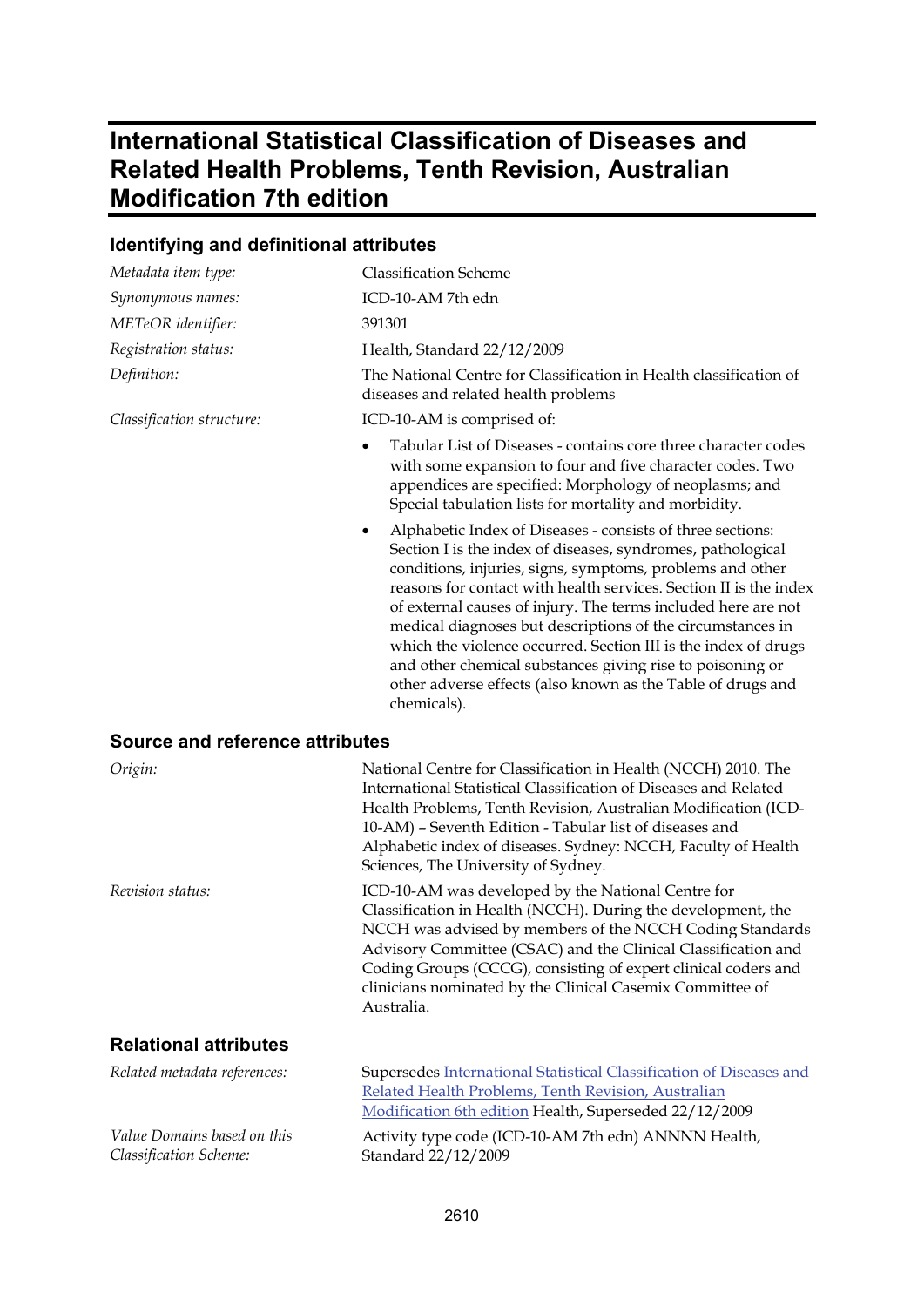Congenital malformations code (ICD-10-AM 7th edn) ANN{.N[N]} Health, Standard 22/12/2009

Diagnosis code (ICD-10-AM 7th edn) ANN{.N[N]} Health, Standard 22/12/2009

External cause code (ICD-10-AM 7th edn) ANN{.N[N]} Health, Standard 22/12/2009

Neonatal morbidity code (ICD-10-AM 7th edn) ANN{.N[N]} Health, Standard 22/12/2009

Place of occurrence (ICD-10-AM 7th edn) ANN{.N[N]} Health, Standard 22/12/2009

Pregnancy/childbirth and puerperium code (ICD-10-AM 7th edn) ANN{.N[N]} Health, Standard 22/12/2009

Primary site of cancer code (ICD-10-AM 7th edn) ANN{.N[N]} Health, Standard 22/12/2009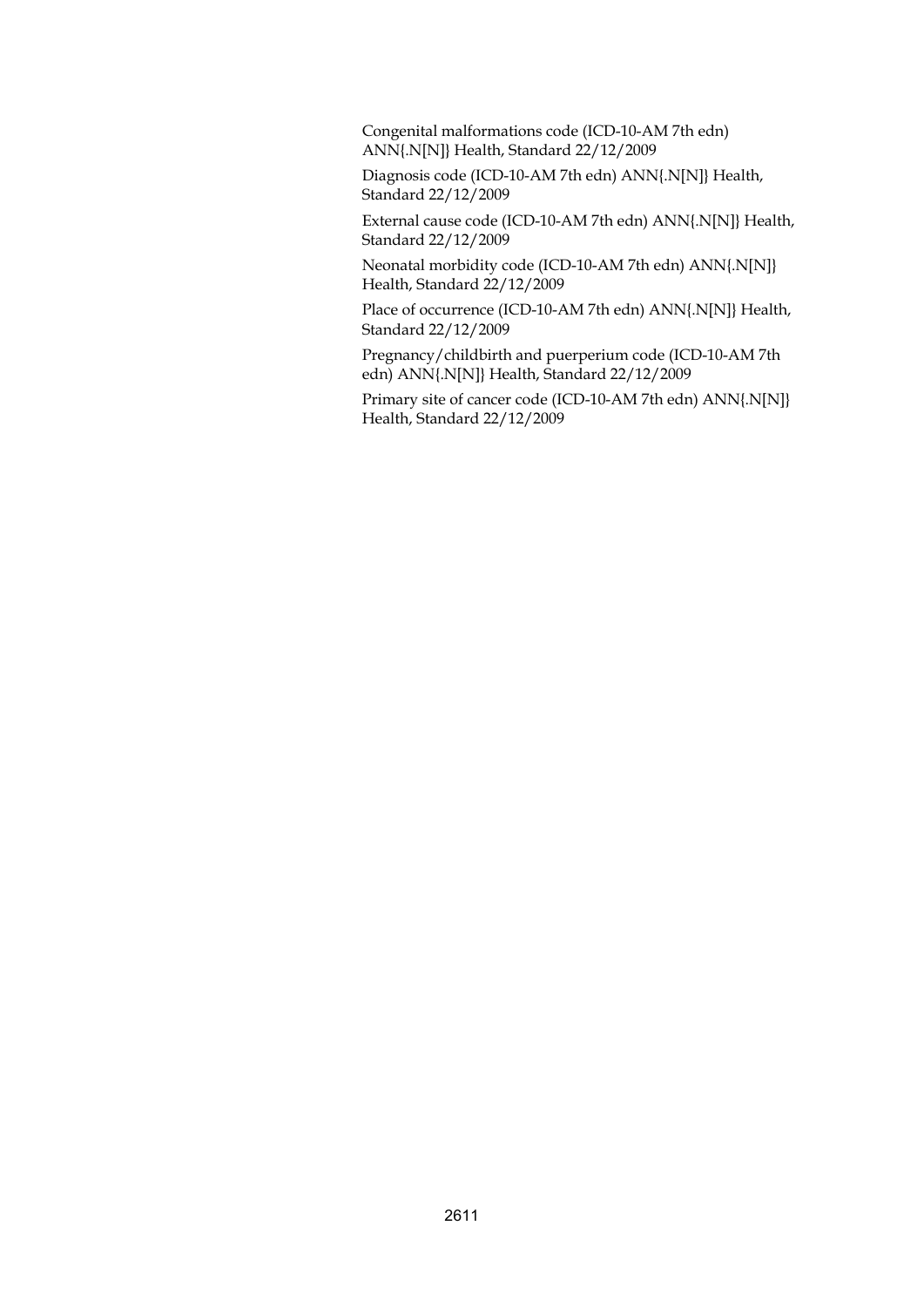## **International Union against Cancer (UICC) TNM Classification of Malignant Tumours 6th edition**

### **Identifying and definitional attributes**

| Metadata item type:  | <b>Classification Scheme</b>                                                    |
|----------------------|---------------------------------------------------------------------------------|
| METeOR identifier:   | 341286                                                                          |
| Registration status: | Health, Standard 06/03/2009                                                     |
| Definition:          | The International Union Against Cancer classification for<br>malignant tumours. |

| Reference documents:                                  | Sobin LH, Wittekind C. TNM Classification of Malignant<br>Tumours. 6th ed. Hoboken, New Jersey: John Wiley & Sons; 2002               |
|-------------------------------------------------------|---------------------------------------------------------------------------------------------------------------------------------------|
| <b>Relational attributes</b>                          |                                                                                                                                       |
| Related metadata references:                          | Supersedes International Union against Cancer TNM<br>Classification of Malignant Tumours 5th edition Health,<br>Superseded 06/03/2009 |
| Value Domains based on this<br>Classification Scheme: | M stage (UICC TNM Classification of Malignant Tumours, 6th<br>edn) code XX Health, Standard 06/03/2009                                |
|                                                       | N stage (UICC TNM Classification of Malignant Tumours, 6th<br>ed) code XX Health, Standard 06/03/2009                                 |
|                                                       | T stage (UICC TNM Classification of Malignant Tumours, 6th ed)<br>code XX[X] Health, Standard 06/03/2009                              |
|                                                       | TNM stage (UICC TNM Classification of Malignant Tumours, 6th<br>ed) code XXXX{[X]XX} Health, Standard 06/03/2009                      |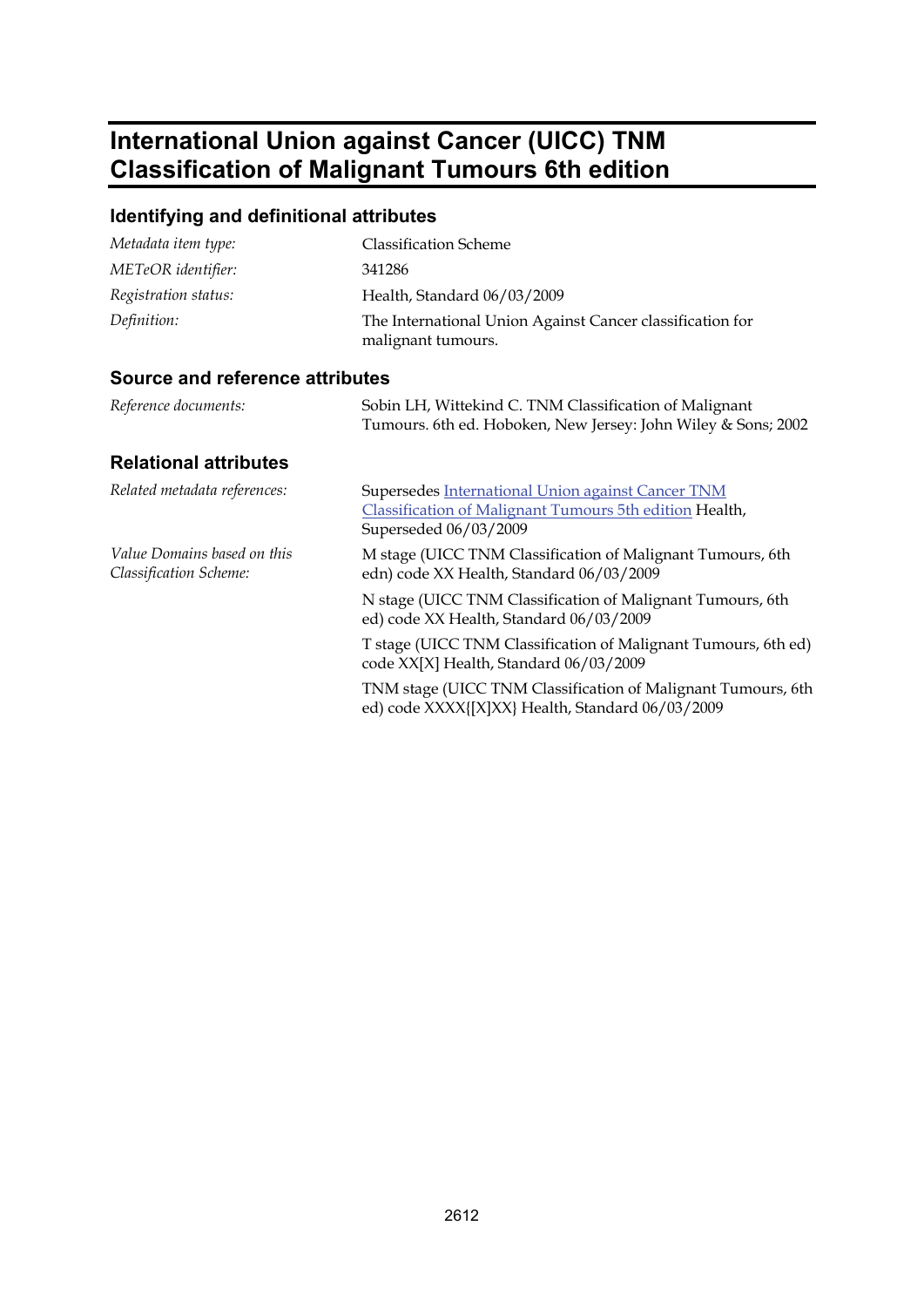## **North American Nursing Diagnosis Association (NANDA) Taxonomy 1997–1998**

### **Identifying and definitional attributes**

| Metadata item type:  | <b>Classification Scheme</b>                                                                                  |
|----------------------|---------------------------------------------------------------------------------------------------------------|
| Synonymous names:    | NANDA 1997-98                                                                                                 |
| METeOR identifier:   | 270555                                                                                                        |
| Registration status: | Health, Standard 01/03/2005                                                                                   |
| Definition:          | The North American Nursing Diagnosis Association's (NANDA)<br>1997-1998 classification for nursing diagnoses. |

### **Source and reference attributes**

| Origin: | North American Nursing Diagnosis Association (NANDA) Nursing      |
|---------|-------------------------------------------------------------------|
|         | Diagnoses: Definitions and Classification 1997-1998. (1997) NANDA |
|         |                                                                   |

| Value Domains based on this | Nursing diagnosis code (NANDA 1997-98) N.N[{.N}{.N}{.N}{.N}] |
|-----------------------------|--------------------------------------------------------------|
| Classification Scheme:      | Health, Standard $01/03/2005$                                |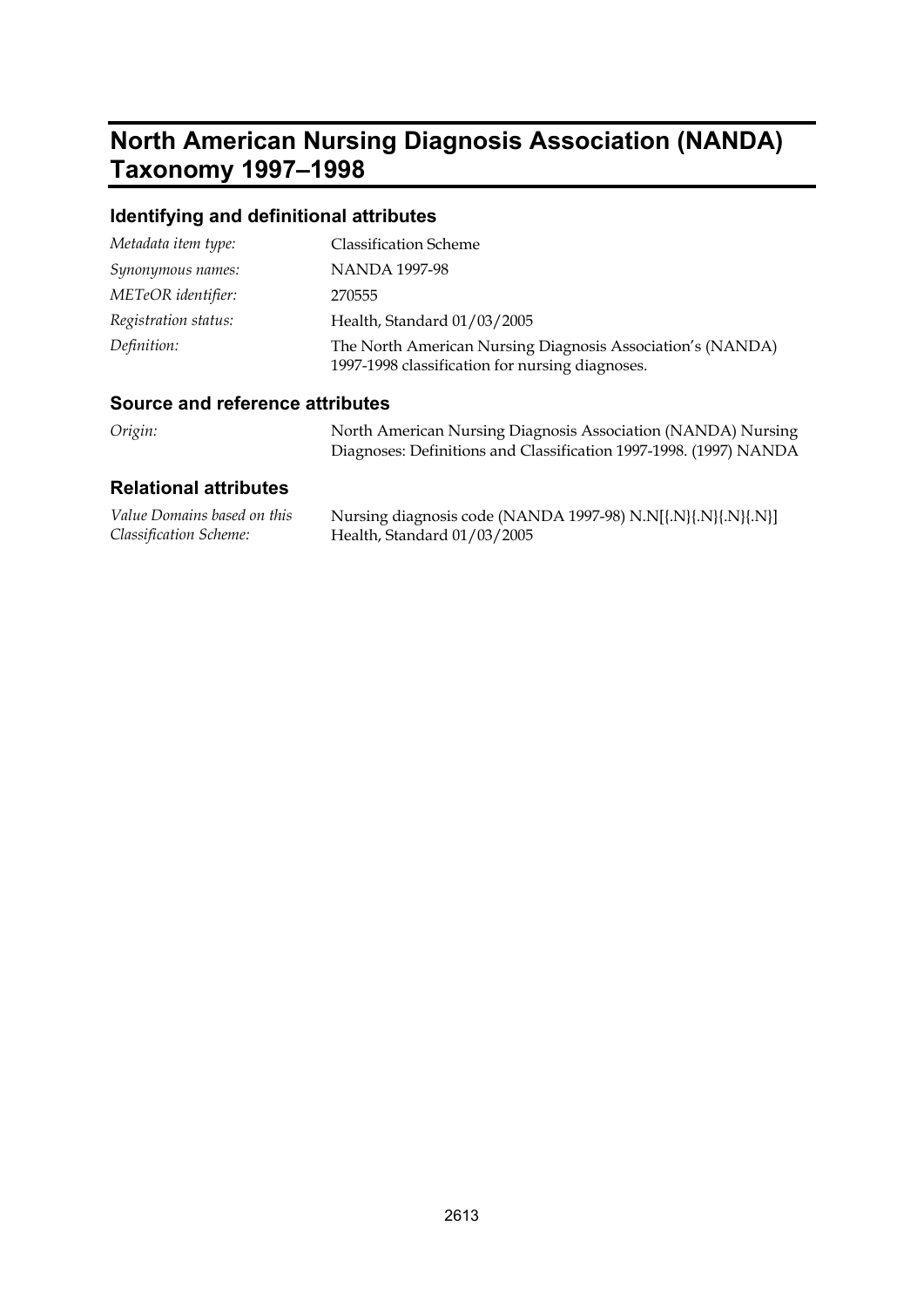## **Postcode datafile**

### **Identifying and definitional attributes**

| Metadata item type:  | <b>Classification Scheme</b>                                                                                                                                                                                                                                                                               |
|----------------------|------------------------------------------------------------------------------------------------------------------------------------------------------------------------------------------------------------------------------------------------------------------------------------------------------------|
| METeOR identifier:   | 270561                                                                                                                                                                                                                                                                                                     |
| Registration status: | Health, Standard 01/03/2005<br>Community services, Standard 01/03/2005<br>Housing assistance, Standard 10/02/2006                                                                                                                                                                                          |
| Definition:          | The numeric descriptor for a postal delivery area, aligned with<br>locality, suburb or place for the address of a party (person or<br>organisation), as defined by Australia Post.                                                                                                                         |
| Context:             | Postcode is an important part of a persons or organisations postal<br>address and facilitates written communication. It is one of a number<br>of geographic identifiers that can be used to determine a geographic<br>location. Postcode may assist with uniquely identifying a person or<br>organisation. |

### **Collection and usage attributes**

| Guide for use: | The postcode book is updated more than once annually as postcodes |
|----------------|-------------------------------------------------------------------|
|                | are dynamic entities and are constantly changing.                 |

| Origin:                                                             | Australia Post Postcode book. Reference through:<br>http://www1.auspost.com.au/postcodes/ |
|---------------------------------------------------------------------|-------------------------------------------------------------------------------------------|
| <b>Relational attributes</b>                                        |                                                                                           |
| <i>Value Domains based on this</i><br><b>Classification Scheme:</b> | Australian postcode code (Postcode datafile) NNN[N] Health,<br>Superseded 04/05/2005      |

| utue Domunis buseu on this | Australian posicoue coue (I osicoue datame) initially i realing |
|----------------------------|-----------------------------------------------------------------|
| lassification Scheme:      | Superseded 04/05/2005                                           |
|                            | Community services, Superseded 25/08/2005                       |
|                            | Australian postcode code (Postcode datafile) {NNNN} Health,     |
|                            | Standard 04/05/2005                                             |
|                            | Community services, Standard 25/08/2005                         |
|                            | Housing assistance, Standard 10/02/2006                         |
|                            |                                                                 |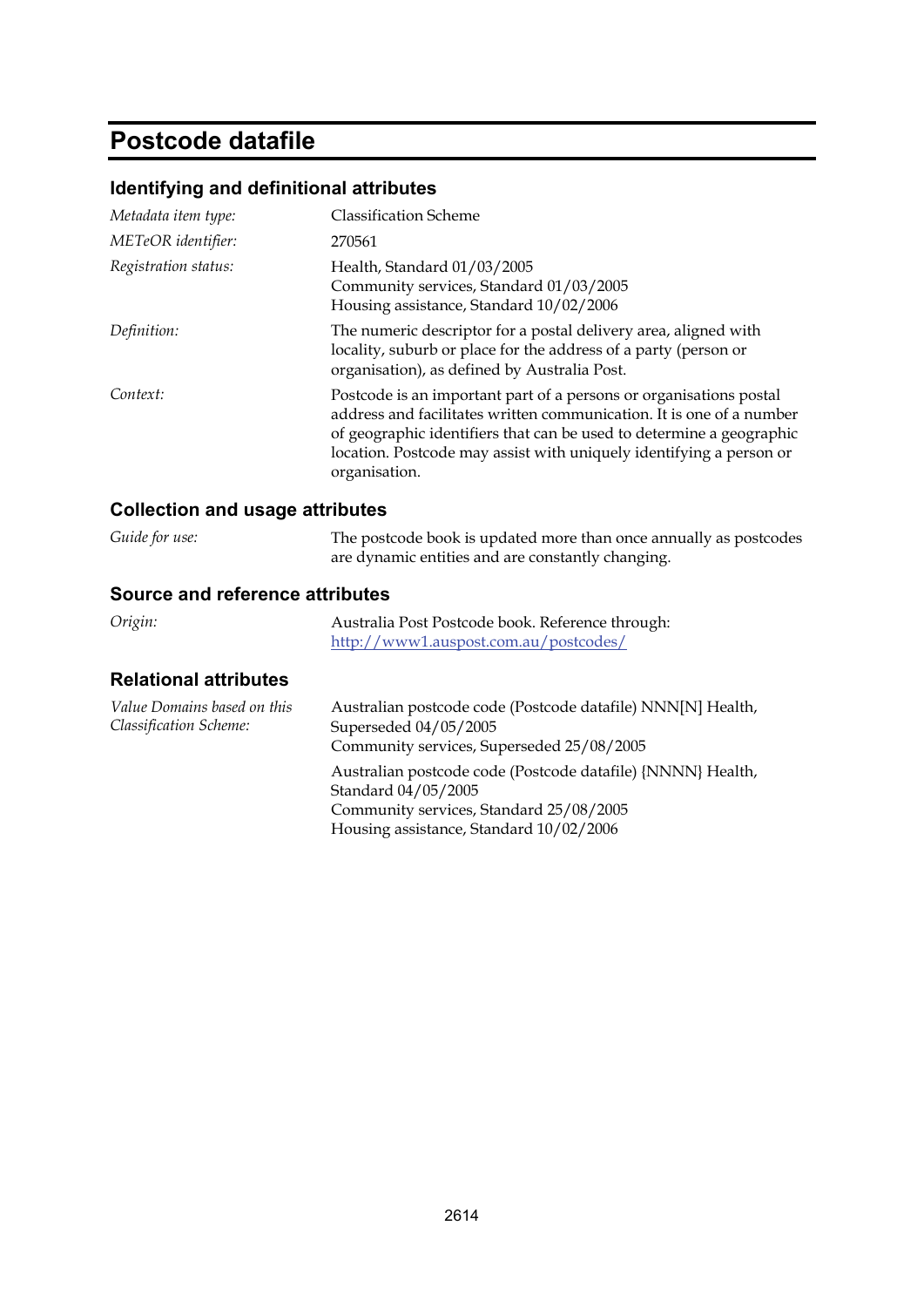## **Self-Instructional Manual for Tumour Registrars Book 8 Antineoplastic Drugs, 3rd edition**

#### **Identifying and definitional attributes**

| Metadata item type:  | <b>Classification Scheme</b>                                                                               |
|----------------------|------------------------------------------------------------------------------------------------------------|
| METeOR identifier:   | 291502                                                                                                     |
| Registration status: | Health, Standard 13/06/2004                                                                                |
| Definition:          | The Surveillance, Epidemiology, and End Results (SEER) Program<br>classification for antineoplastic drugs. |

#### **Collection and usage attributes**

*Comments:* This manual is being completely revised. The drugs listed in SEER Book 8 may not include any antineoplastic agents developed since 1993.

#### **Source and reference attributes**

| Submitting organisation: | Australian Institute of Health and Welfare |
|--------------------------|--------------------------------------------|
|                          |                                            |

| Value Domains based on this | Antineoplastic drug code (Self-Instructional Manual for Tumour  |
|-----------------------------|-----------------------------------------------------------------|
| Classification Scheme:      | Registrars Book 8 3rd edn) X[X(39)] Health, Standard 13/06/2004 |